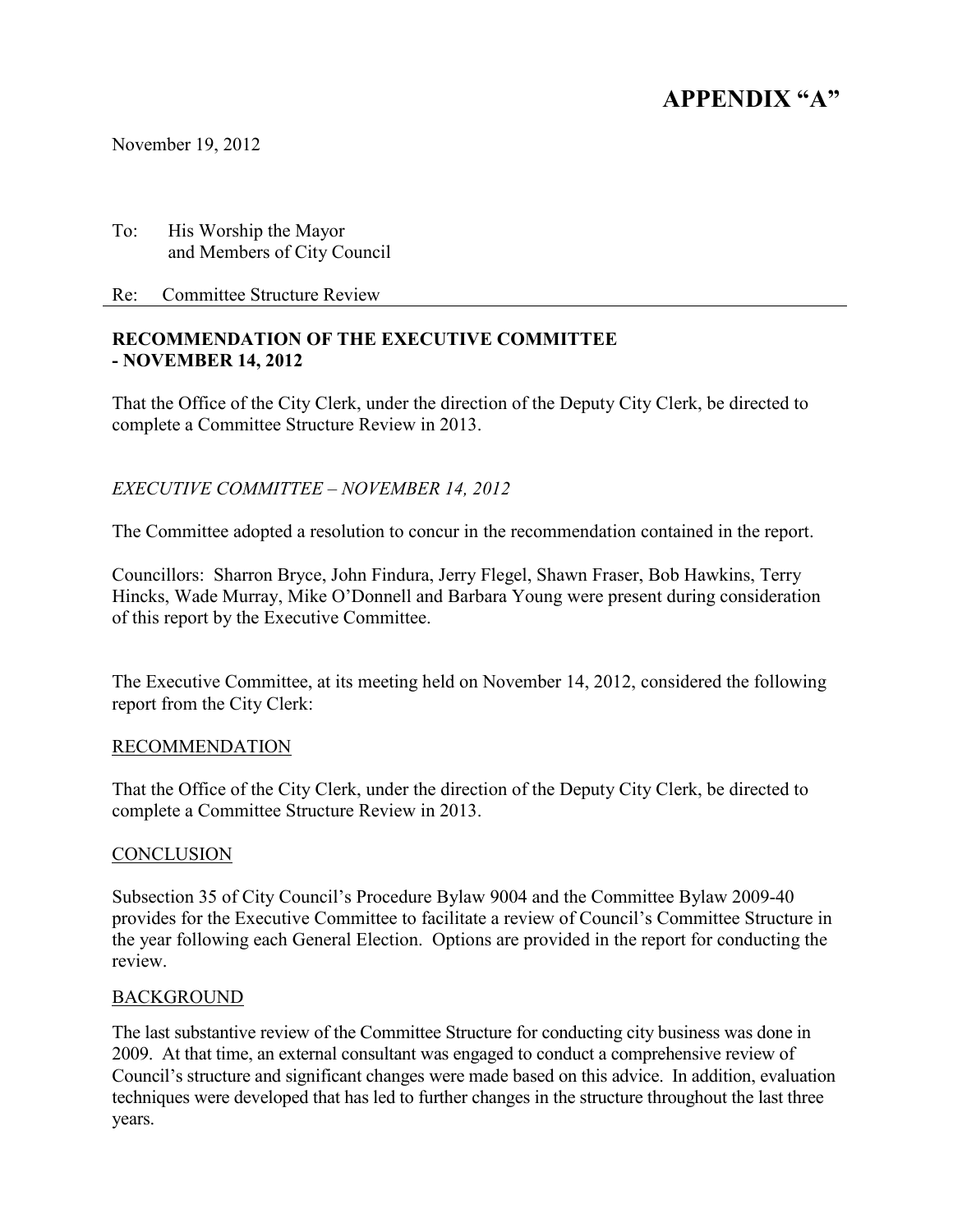The delegated authority for the main committees of Council were changed to allow them to make decisions on behalf of City Council related to their assigned mandates and to have advisory committees report to Council through the main committees. The objective of the changes was to delegate City Council authority for dealing with general matters to the Administration and main committees and to have the main committees consider public input on matters that were delegated to the committee or prior to making recommendations to City Council for the disposition of matters. Further, all advisory committees were required to develop a work plan that supports Council's direction in the area of strategy, policy and major projects.

Over the years additions, deletions and changes to the structure, terms of reference and delegated authorities of the committees have been made as required.

Each year in November, the City Clerk facilitates a process for making appointments to boards, commissions and committees for the following year. The reports provided to the Executive Committee on appointments often include recommendations from the Administration or the committees of Council on changes to the structure, terms of reference or delegated authority for committees.

The current City Council Committee Structure (as referenced in the Boards, Commissions and Committees Book published annually by the City Clerk's Office) includes the following committees for conducting city business:

 Main Committees (6) Quasi-Judicial Committees (3) Emergency Measures Committee Executive Committee Board of Revision Community & Protective Services Committee Development Appeals Board Finance and Administration Committee Regina Appeals Board Public Works Committee Regina Planning Commission

 Advisory Committees (9) Accessibility Advisory Committee Arts Advisory Committee Community Leaders' Advisory Committee Community Services Advisory Committee Crime Prevention Advisory Committee Environment Advisory Committee Municipal Heritage Advisory Committee School Boards/City Council Liaison Committee Youth Advisory Committee

City Council annually appoints members of Council and/or the Administration to an additional 27 committees in the community. The review of the Council Committee Structure will focus on the above committees created by City Council for conducting City business along with the Regina Downtown and Regina's Warehouse Business Improvement Districts, Regina Regional Opportunities Commission and the Regina Exhibition Association Limited. Administrative support to these committees is provided for by a combination of staff from the City Clerk's office and relevant operating divisions. Arms length Boards are supported by their own administrative staff.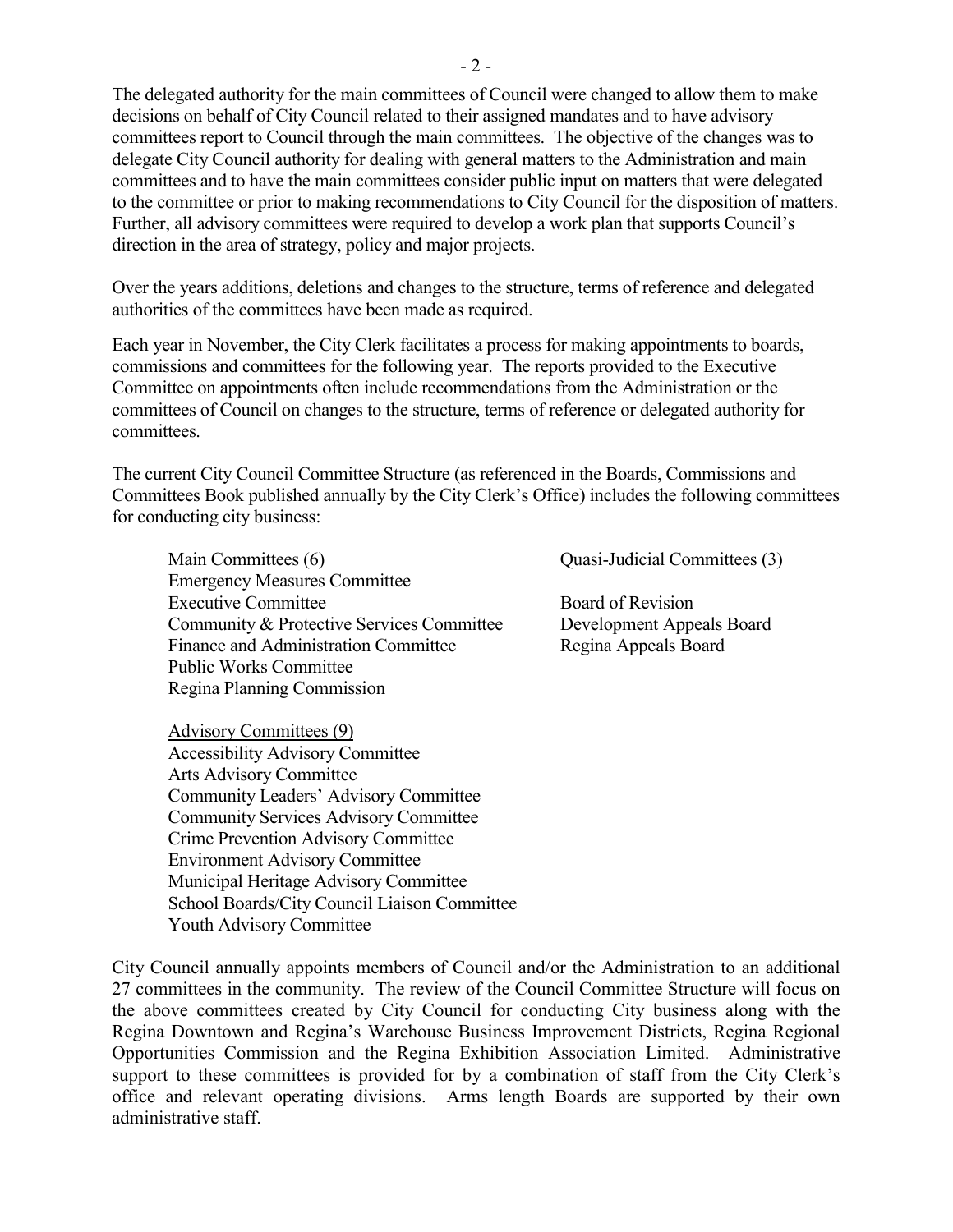The purpose of this report is to provide options to the Executive Committee for reviewing the Council Committee Structure as provided in under Subsection 35 of City Council's Procedure Bylaw No. 9004 and the Committee Bylaw 2009-40.

# DISCUSSION

The annual reports from advisory committees and the annual report from the City Clerk on appointments as well as any amendments that may be raised in reports from the main committees to Council provide for an ongoing fine tuning of the Committee Structure for doing city business. The intent of the Committee Structure review in the year following each general election is to provide an opportunity to review the Committee Structure from an overall perspective to assess its effectiveness in conducting city business.

As noted above, at the present time there are 18 Council committees for conducting city business. Management and support for this many committees becomes costly. From past surveys of other cities of a similar size it has been found that Regina has improved, however in general has more ongoing committees than other cities. It is beneficial to review the Committee Structure to assess its effectiveness and to identify whether or not there may be other more effective options for promoting public engagement in conducting city business.

The following options have been identified for the Executive Committee to consider related to conducting a Committee Structure Review.

### Option 1 - Recommended

Direct the City Clerk's Office to undertake a review of the Committee Structure and to provide a report with recommendations to the Executive Committee for consideration. The review would include the following elements:

- Conduct a survey of other cities of similar size to determine the following:
	- the number and types of committees being used by other cities for public engagement
	- whether or not limited terms, sunset mandates for committees or other approaches are being used as a method for managing the Council Committee Structure
	- Other methods being used for public engagement
- Interview members of Council
- Interview/survey the Administration
- Interview/survey Committee members

This approach will assess and compare what is being done for public engagement by other cities, seek input from the members of Council, the Administration and the Committee members on opportunities for improving the Committee Structure and public engagement practices for the City of Regina.

This approach is similar to the way in which previous Committee Structure Reviews have been conducted in past years. The disadvantage of this approach is staff would need to be reassigned to the project potentially causing a resource shortage in other areas of Council support.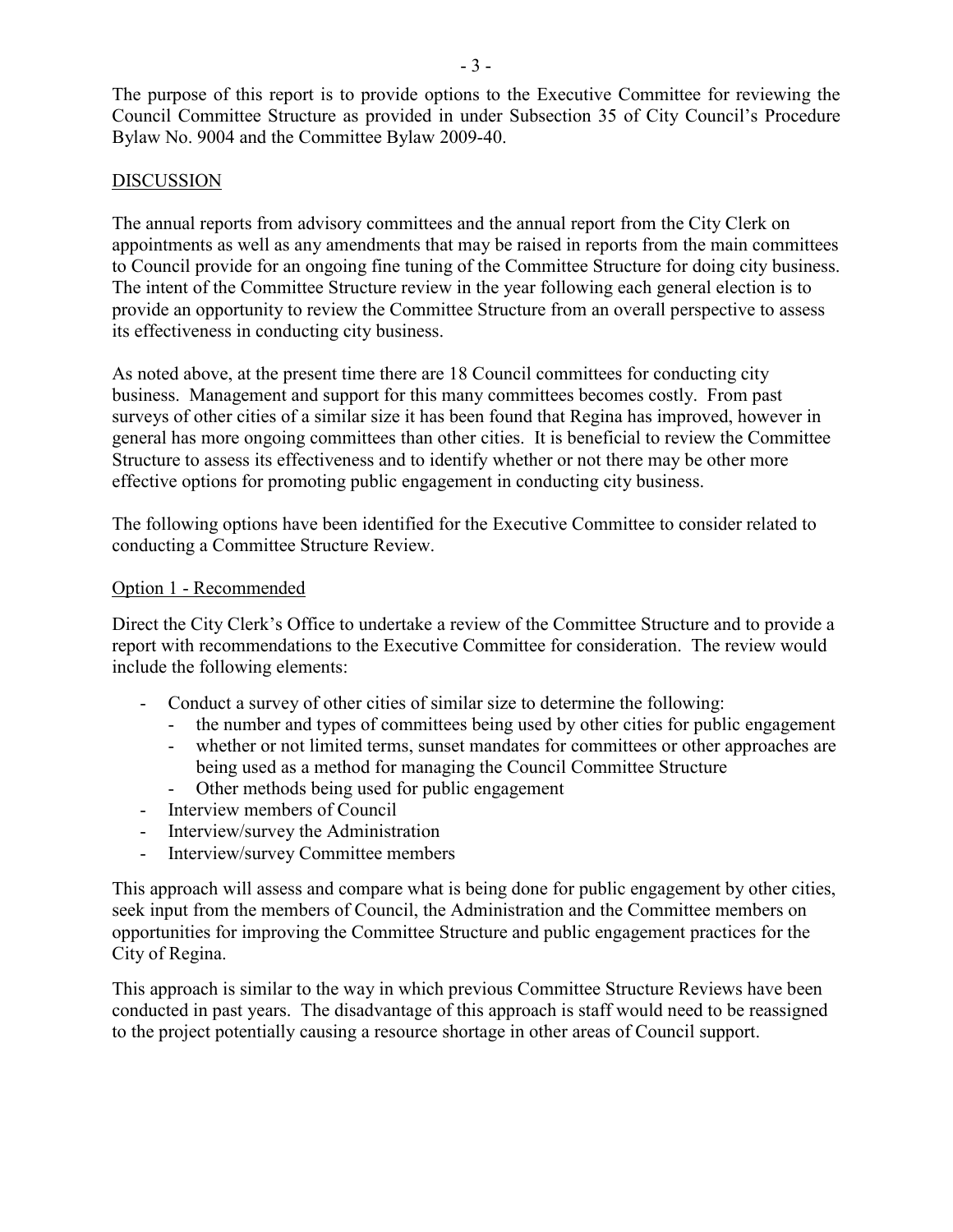# Option 2

Engage a consultant to work with the City Manager and City Clerk to conduct the review of the Regina Committee Structure and to prepare a report with recommendations on opportunities for improving the structure and how the City manages public engagement. The review would include the following elements:

- Conduct a survey of other cities of similar size to determine the following:
	- the number and types of committees being used by other cities for public engagement
	- whether or not limited terms, sunset mandates for committees or other approaches are being used as a method for managing the Council Committee Structure
	- Other approaches being used for public engagement
- Interview members of Council
- Interview/survey the Administration
- Interview/survey Committee members

The advantage of this approach is that the engagement of a consultant with experience in the area of municipal governance models would contribute to frank and objective advice for the City of Regina on opportunities for improving the effectiveness of the Committee Structure and public engagement.

As a substantive review was recently conducted in 2009, it is anticipated that any recommended changes will be relatively minimal. As such, incurring up to \$50,000 in consultant fees is not seen as a prudent use of resources.

# Option 3

Recommend City Council that a Committee Structure Review not be done and that the Procedure and Committee Bylaw be amended to delete the requirement for periodic reviews of the Committee Structure.

This approach would result in the City of Regina relying on information provided in the annual advisory committee reports and other reports that may be brought forward from time to time to propose changes to the Council Committee Structure. This does not provide for a holistic review of the governance model for the City of Regina or whether it is effectively working in providing for public engagement.

# RECOMMENDATION IMPLICATIONS

# **Financial Implications**

| Options 1 - | Would be conducted by city staff and would not have an impact on the<br>budget, aside from lost opportunity costs associated with staff from the<br>Clerk's office being re-assigned from regular duties or other projects.                             |
|-------------|---------------------------------------------------------------------------------------------------------------------------------------------------------------------------------------------------------------------------------------------------------|
| Option 2 -  | It is estimated that the engagement of a consultant to undertake the<br>Committee Structure Review would cost between \$25,000 and \$50,000. If<br>this option is selected a consultant will be engaged before the end of the<br>year using 2012 funds. |
| Option 3 -  | No cost.                                                                                                                                                                                                                                                |